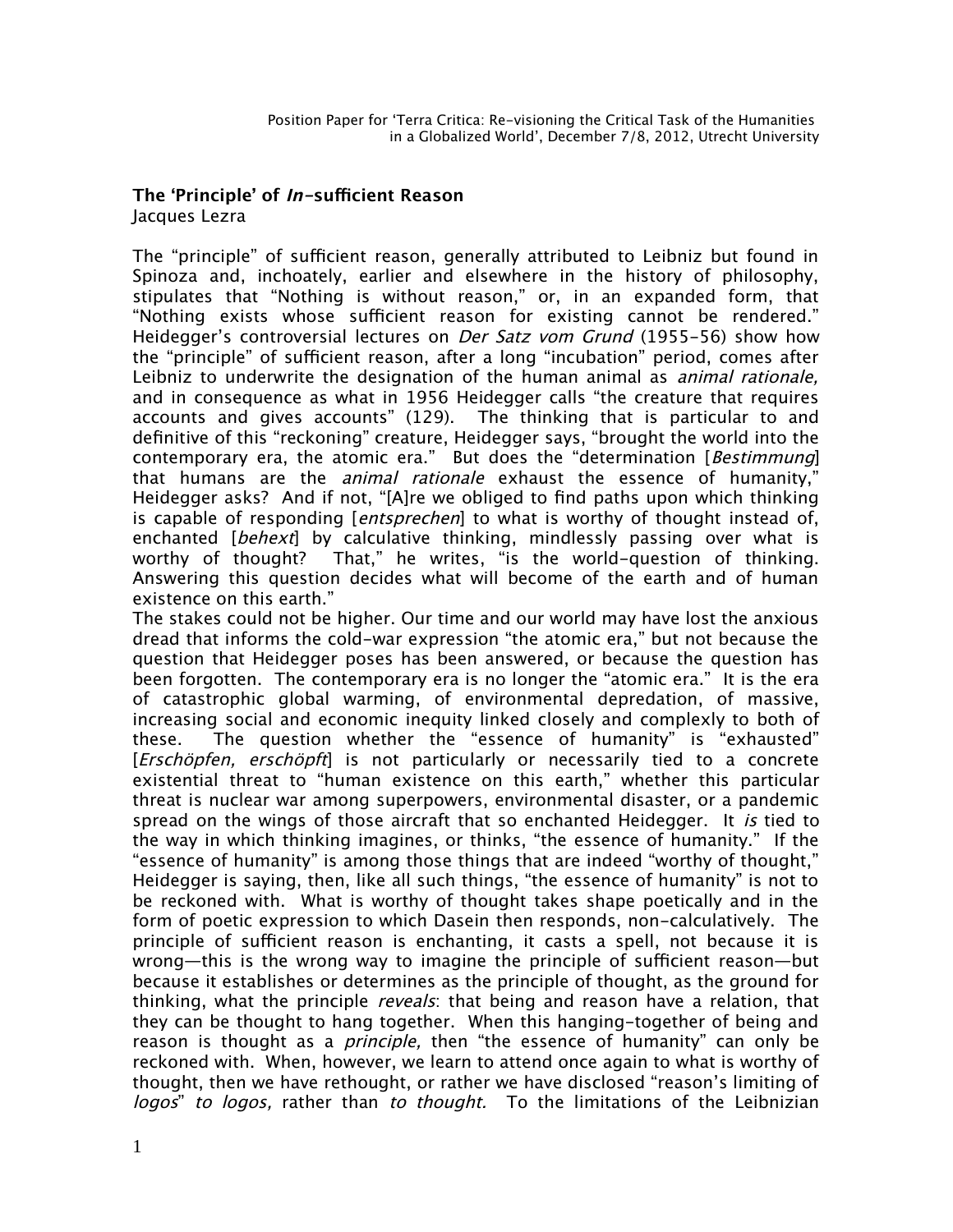formulation of the principle of sufficient reason, Heidegger opposes the archaic sufficiency of *logos.* 

If there is a "principle" of in-sufficient reason, or of insufficiency tout court, it will bring to an end the sufficiency of reason and of *logos.* A principle of insufficient reason will stress again that the limits of the extension of reason are not sufficiently established within the field of reason—and that the field of reason is never, for this and other reasons, identical with itself. (Reason has violently axiological dimensions.) A corollary: the limits of the extension of the discipline of philosophy cannot be established philosophically. Philosophy too has violently conditioning axiologies. More interestingly, however, a principle of insufficient reason will help us to ask the sorts of questions that Heidegger wants us to ask, that is, "world-questions," questions that bear upon the way the "world" can be thought as a world. (Here, on the possibility of posing "world-questions" as "world-questions," apophantic as, though within the horizon of their defects, I am diverging from Blumenberg.)

If there is such a thing, then, the principle of insufficient reason will allow us to ask "world-questions" while avoiding two sorts of outcomes. On one side, I would like to think that a principle of in-sufficient reason will avoid the pitfalls into which the later Heidegger falls—a chthonian naturalism, linguistic essentialism, diferent forms of quietism. This side of Heidegger's thought too quickly allows his "world-questions" to become global questions, questions regarding the reach of empires and markets, the fow of commodities, languages and products. These are urgent questions, but when based upon an unexamined notion of the "world" they limit their scope and quickly become proxies and devices for installing the very sorts of power- and resource-inequities they seek to diagnose, and to change. On another side, I would like to avoid the defationism of much contemporary Anglo-American philosophy, which rules out certain sorts of questions because they seem misformed, in the sense that they over-reach: on this description, "world-questions" clothe themselves in sublimity when, and because, they venture outside the rather small, conventional felds in which the pertinence of questions can be assessed, their claims and consequences reckoned —when they abandon philosophical "realism." The Anglo-American tradition asks questions that concern states of affairs in "worlds" in which those particular questions can be asked and in which, and for which, they can be answered: the "world" in question is refexively defned by the questions it permits us to ask and answer concerning states of afairs in that world. But such a "world" is not a state of affairs "in" the "world," and so asking "world-questions" must mean asking questions about, and within, a "world" in which particular "worlds" become statesof-afairs with respect to one another and to that higher-order "world." A poisonous regress threatens—and worse. For "state of afairs" substitute "individuals," for "world" substitute the word "set," and you have described nothing other than the intractable paradox that Russell hit upon in his eforts to mathematize the field of philosophical logic at the turn of the  $20<sup>th</sup>$  century.

Both of these outcomes see to me undesirable. The "principle" of insufficient reason as I imagine it has an uncanny similarity to a term discarded for the rather bad company it has kept historically—the concept of *mediation*, always to be found where the roughest of trades are practiced, dialectical materialism, critique, psychoanalysis, translation. Of course for my purposes I'd like to rough the term up even more by marrying it to a couple of my favorite modifers. "Worldquestions" are and should remain ungovernably and incalculably over- and